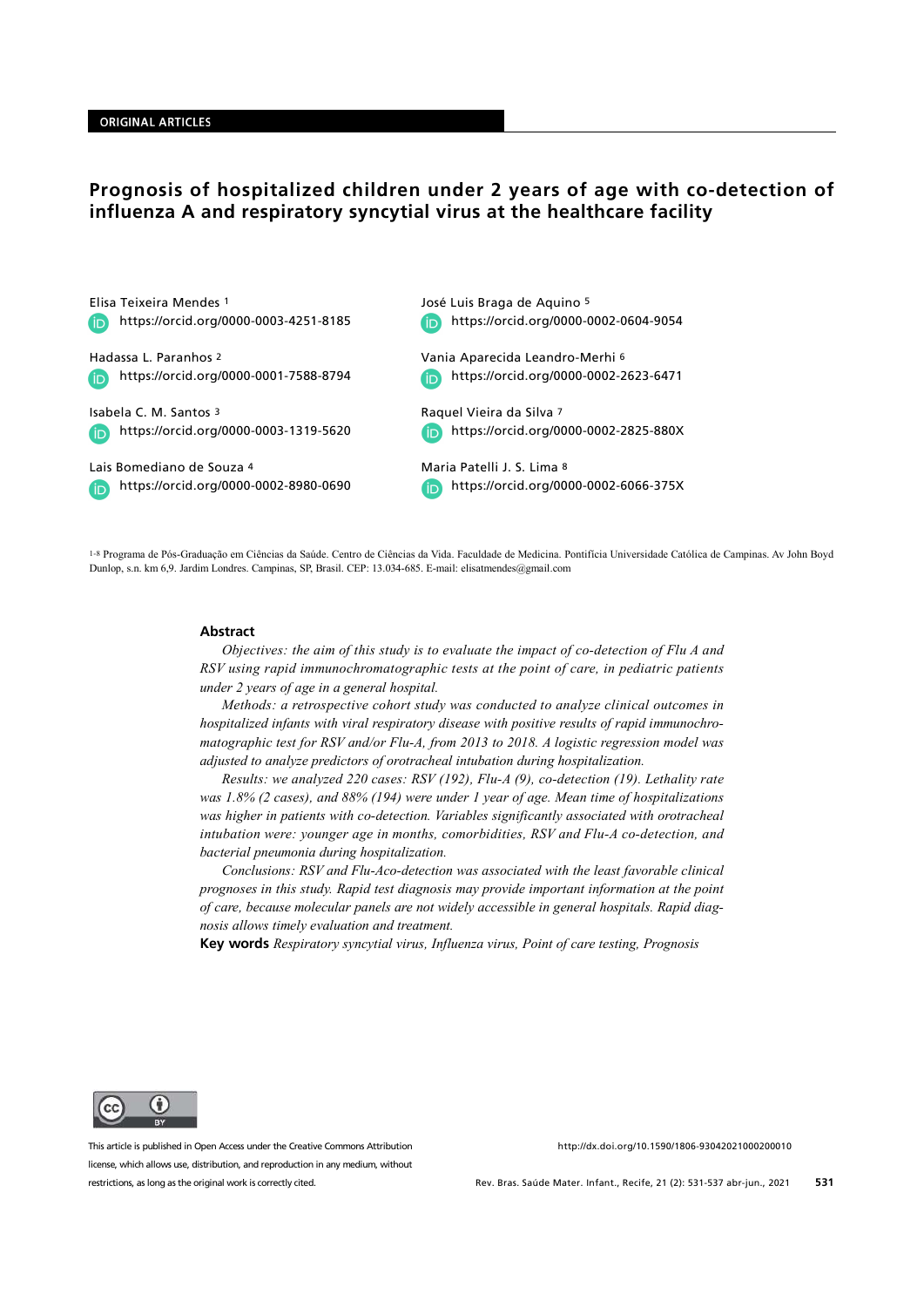### Introduction

Respiratory syncytial virus (RSV) and influenza (Flu) virus contribute substantially to the overall burden of severe respiratory tract infection in children. Of all respiratory viruses, RSV is estimated to be the main cause of hospitalizations for children under 2 years of age worldwide, and the first year of life is the period with the highest risk of infection.1-3 Both RSV and Flu viruses have seasonal incidence patterns, although there are annual variations in the number of cases and in fatality rates.4,5 The burden of morbidity and mortality caused by these respiratory viral infections in children has been reported in several studies in Brazil and other parts of the world.1,5,6

A rapid diagnosis is necessary to determine antiviral therapy early (especially for Influenza) and to apply hospital infection control measures.7 Molecular information from viral panels using reverse transcriptase polymerase chain reaction (RT-PCR) is sensitive and facilitates accurate diagnosis, but this technology is expensive and not available in most health services, especially public hospitals.8 In addition, with the exception of rapid molecular assays tests, the results can take a few days, especially if the sample is sent to public health reference laboratories, delaying the treatment decision and implementation. In contrast, immunochromatographic tests, such as a rapid influenza diagnostic test (RIDT), although less sensitive, can be performed at bedside and provide valuable information in a few minutes.9 Rapid tests are also important to reduce antibiotic use, and can identify viral coinfection,9 particularly relevant in the context of the SARS CoV-2 epidemic.

Viral co-detection has been reported in the literature frequently; however, the clinical and prognostic impact, particularly in children, is still controversial.10-13 It is more common in children under one year of age, probably due to delay in the development of upper respiratory viral clearance capacity and an immature immune system, but it is unclear whether such cases involve co-infection or only co-detection.7

The aim of this study is to evaluate the association between co-detection of FluA virus and RSV on the prognosis and clinical outcomes of children diagnosed by rapid tests performed at the point of care.

### Methods

This is a retrospective cohort study to evaluate clinical outcomes in children <2 years old, hospitalized

from 2013 to 2018 with respiratory viral infection with a positive rapid test for FluA, RSV or both in the pediatric department of the Pontifical Catholic University of Campinas Hospital (PUC-Campinas - Portuguese) in the city of Campinas (approximately 1.2 million inhabitants), São Paulo State. It is a 325 bed university hospital with an 8-bed pediatric ICU and 16-bed neonatal intensive care unit. The hospital receives referrals from primary care and other health services in the municipality and the metropolitan region, especially from low-income areas.

Severe acute respiratory syndrome (SARS) is defined as any patient with symptoms of fever, even if referred, accompanied by cough or sore throat and with dyspnea or  $O_2$  saturation <95% or respiratory distress. Observing the biosecurity measures, every child with SARS and hospitalization criteria, underwent RSV and Flu rapid immunochromatographic test (RICT) for qualitative detection of RSV fusion protein, and Flu A/B antigen. One sample of nasal secretion aspirate was collected using a disposable plastic collector bottle with vacuum control for each test, according to Ministry of Health protocols of influenza surveillance. RICT was performed just after sample collection. RICT use is routinely performed in our service, and this practice brings security to medical assistance in the point of care, facing the high cost of molecular testing, and lack of availability in our public health service.

We used two rapid tests (RT): an in vitro immunochromatographic assay for detection Flu virus and an assay for the detection of RSV fusion protein antigen, both using Alere® technology, United Kingdom, Scotland.

We analyzed retrospectively all medical records of patients under 2 years of age with a respiratory condition requiring hospitalization and who underwent rapid test from a sample of nasopharyngeal aspirate or swab with positive results for RSV and/or Flu-A. Patients with negative results for both tests were excluded. This age group was chosen because it represents the majority of severe cases of viral respiratory conditions.3,12

The following study variables were recorded: age in months, length of hospital stay, signs and symptoms at admission, comorbidities, prematurity, diagnosis of bacterial pneumonia during hospitalization, orotracheal intubation (occurrence and time of intubation), positive rapid test for RSV only, FluA only, or both, ICU admission, and clinical outcome (death or discharge). The diagnosis of bacterial pneumonia was defined in children with SARS, radiological infiltration, and introduction of antimicrobials by the pediatrician.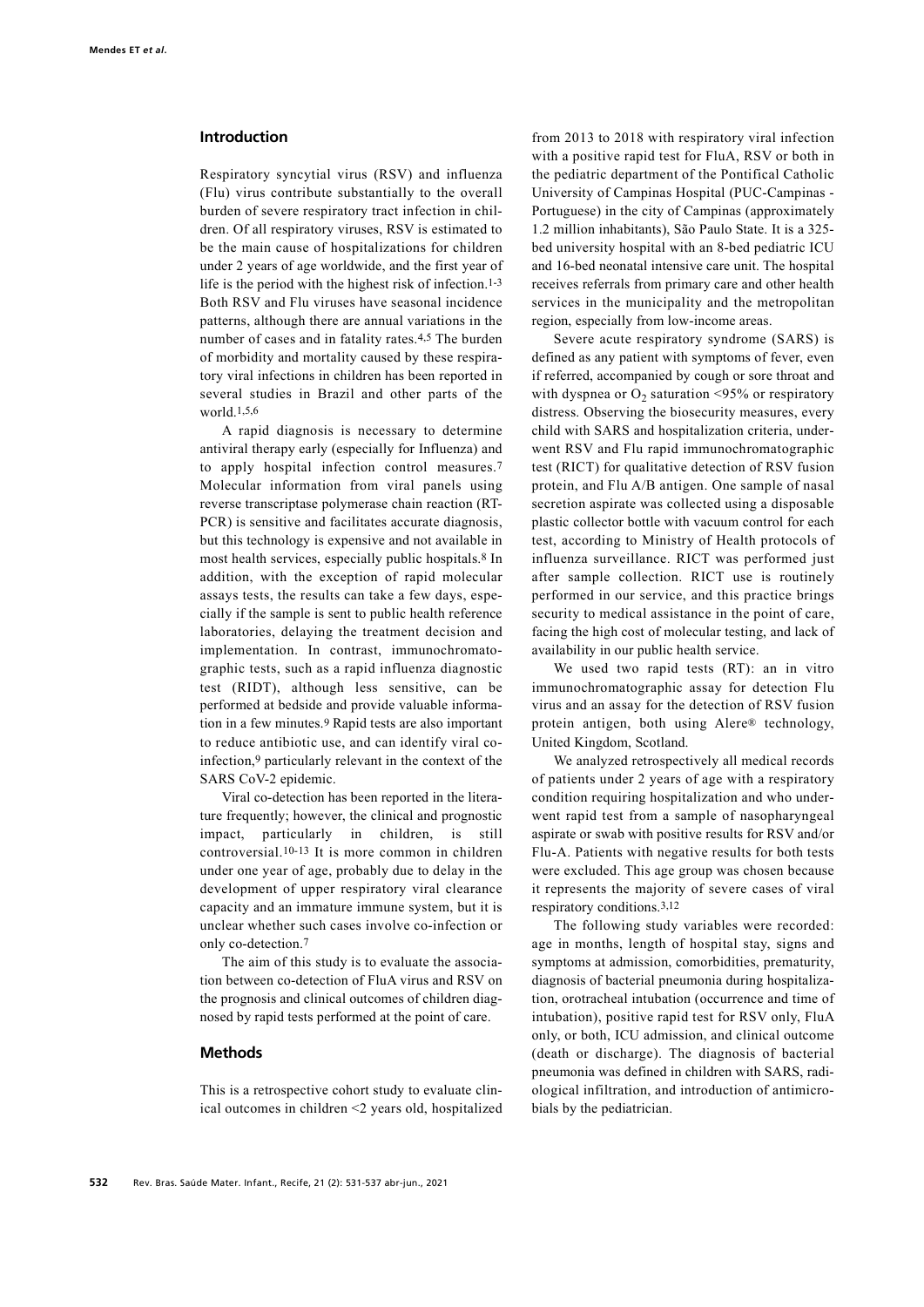Temporal distribution of cases according to dates and length (in days) of hospitalization were analyzed. The proportions of categorical variables were compared using Pearson's chi-square test, and variables with continuous data were analyzed via ANOVA or Kruskal-Wallis test when variance was not homogeneous. Orotracheal intubation (OTI) was considered a categorical parameter of infection severity (yes/no). To access association between the study variables and the outcome (OTI) an initial logistic regression model included all the variables that presented an association at a level of  $p < 0.20$  in the univariate analysis. Then, a multiple logistic regression model was adjusted and those variables that presented a  $p$  value lower than 0.05 remained in the final model.

We used Excel 2013 for database construction and time series graph; SPSS v. 21 was used for the statistical analysis.

The study was approved by the Research Ethics Committee, Pontifícia Universidade Católica de Campinas (recommendation process number: 2.727.512).

## **Results**

The lethality rate of the study population  $(n = 220)$ was  $1.8\%$  (n =4): two premature children under 6 months, one child had fatal Flu A infection complicated by chronic neuropathy with  $O_2$  dependence who underwent gastrostomy and tracheostomy, and the last child without comorbidities with bronchiolitis associated bacterial lung infection. Two children were not included in the analysis due to transfer to other services.

Table 1 shows the demographic, epidemiological, and clinical variables according to positive RT results for RSV-only, FluA only, and RSV+FluA, comparing the proportion between groups of test results. No children tested positive for FluB. RT identified 192 (87.3%) RSV-only infections and 19 (8.6%) co-detections.

Although we include children < 2 years old, 194 (88.2%) were younger than 1 year and 160 (72.7%) were younger than 6 months. Twenty-nine (13.2%) patients were premature, and of these, only 3 (10.3%) were classified as "very preterm" according to the World Health Organization (28–30 weeks of pregnancy); there were no cases of extreme prematurity. Only 29 (13.2 %) patients had no associated clinical conditions (congenital heart disease, Down syndrome, congenital gastrointestinal malformations, renal failure, or bronchopulmonary dysplasia). Length of hospital stay was longer and OTI was

more frequent among those with viral co-detection at the time of admission. We observed a lower frequency of intubated children among those with RSV infection only.

Fever was more common among those with positive rapid tests for Flu-A and co-infection with both viruses (FluA and RSV) compared with RSV only. Children with RSV+FluA co-detection had a longer hospitalization (Figure 1) and more frequently underwent orotracheal intubation, the intubation time was similar among children who underwent this procedure (Table 1).

Variables associated with OTI, as a measure of severity, and poor clinical outcome were: younger age in months, comorbidities, viral co-detection (FluA and RSV), and diagnosis of bacterial pneumonia during hospitalization (Table 2). Detection of isolated Flu-A was not associated with OTI in the univariate or multivariate analysis. Of the 33 cases of pneumonia, we found 9 isolated microorganisms in 8 patients: Moraxella catarrhalis, Haemophilus influenza, Enterobacter cloacae, Klebsiella pneumoniae, Pseudomonas aeruginosa, Staphylococcus aureus and Streptococcus pneumoniae.

We also observed a clear seasonality of hospitalizations with marked peaks in April through June, which are months of greater circulation of the RSV and Flu viruses, respectively (Figure 2).

### **Discussion**

In this study, we evaluated the records of 220 patients with confirmed FluA and/or RSV who were <2 years of age on admission, during a 6-year period. RSV had a higher incidence in this study (87.3%) than Flu viruses (4.1%).3-5,14 Higher incidence of RSV occurs even at peak periods of Flu virus circulation,11 especially in children <2 years of age who are more frequently hospitalized for respiratory conditions.3,12

The most severe symptoms, signaled by indication for OTI, were detected in younger children, with comorbidities, with a diagnosis of bacterial pneumonia and those with viral co-detection. The role of comorbidities and bacterial pneumonia aggravating viral respiratory conditions is well described in the literature.1,14-17 Particularly influenza infection has been associated with secondary bacterial infection in up to 65% of cases in a previous meta-analysis.16

Although the number of cases of influenza was small in our point-of-care study, co-detection was associated with the poorest prognosis, suggested by a higher risk of OTI, ICU admission, and longer hospital stay. Studies evaluating viral co-detection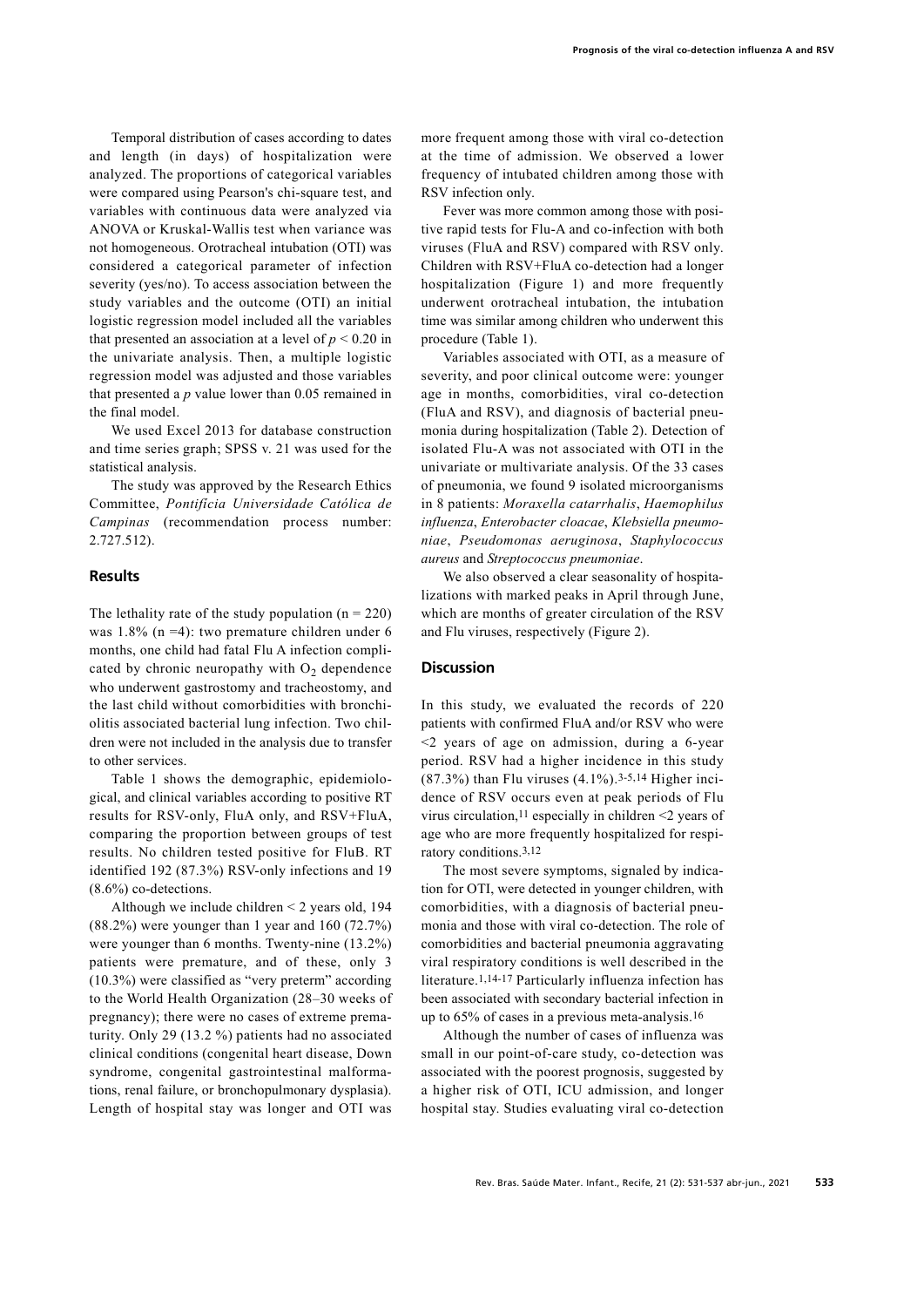### Table 1

Clinical variables associated with RSV and influenza detection in children < 2 years hospitalized at PUC-Campinas Hospital, 2013 to 2018.

| Variables                      | <b>RSV</b> |          | <b>FluA</b>    |               | RSV+FluA  |             | Total          |               | p          |
|--------------------------------|------------|----------|----------------|---------------|-----------|-------------|----------------|---------------|------------|
|                                | n          | $\%$     | n              | $\frac{0}{0}$ | n         | %           | n              | $\frac{0}{0}$ |            |
| Age                            |            |          |                |               |           |             |                |               | 0.01       |
| $< 6$ months                   | 145        | 75.5     | $\overline{2}$ | 22.2          | 13        | 68.4        | 160            | 72.7          |            |
| 6 to 1 year                    | 26         | 13.5     | 4              | 44.4          | 4         | 21.1        | 34             | 15.5          |            |
| 1 to 2 years                   | 21         | 11.4     | 3              | 33.3          | 2         | 10.5        | 26             | 11.8          |            |
| Prematurity                    | 21         | 23.1     | 3              | 33.3          | 5         | 26.3        | 29             | 13.2          |            |
| Comorbidities**                | 24         | 12.7     | 0              | $\frac{1}{2}$ | 5         | 26.3        | 29             | 13.2          | 0.05       |
| <b>Bacterial Pneumonia</b>     | 24         | 12.5     | $\overline{2}$ | 22.2          | 7         | 36.8        | 33             | 15.0          | 0.15       |
| Symptoms / Signs               |            |          |                |               |           |             |                |               |            |
| Fever                          | 127        | 66.2     | 9              | 100.0         | 17        | 89.5        | 153            | 68.6          | 0.01       |
| Cough                          | 177        | 84.3     | 8              | 88.9          | 17        | 89.5        | 202            | 91.8          | 0.91       |
| Wheezing                       | 185        | 88.1     | 3              | 33.3          | 16        | 84.2        | 189            | 85.9          | < 0.01     |
| Cyanosis                       | 36         | 18.8     | 0              | ۰             | 7         | 36.8        | 43             | 19.3          | 0.03       |
| Whoop.Cough Synd.              | 6          | 3.1      | 1              | 11.1          | $\pmb{0}$ | ٠           | $\overline{7}$ | 3.1           | 0.29       |
| Outcome                        |            |          |                |               |           |             |                |               |            |
| Hospital (days) $\bar{X}$ (SD) |            | 9.2(9.4) |                | 10.2(6.6)     |           | 17.9 (11.9) |                | 10.0(9.8)     | $< 0.01 +$ |
| Oxygen therapy                 | 191        | 99.5     | 3              | 33.3          | 19        | 100.0       | 214            | 96.8          | < 0.01     |
| ICU***                         | 57         | 29.7     | $\overline{2}$ | 22.2          | 15        | 79.0        | 74             | 33.6          | < 0.01     |
| $OTI***$                       | 50         | 26.0     | 6              | 66.7          | 14        | 73.7        | 70             | 31.8          | < 0.01     |
| OTI (days) $\bar{X}$ (SD)      |            | 2.4(9.2) |                | 8,7(5.2)      |           | 13.1(5.2)   |                | 3.9(7.4)      | $0.16 +$   |
| Total                          | 192        | 87.3     | 9              | 4.1           | 19        | 8.6         | 220            | 100.0         |            |

\* Pearson chi-square test; \*\*Comorbidity= congenital heart disease; Down syndrome, other GIT congenital malformation, renal failure, bronchopulmonary dysplasia; RSV= respiratory syncytial virus; FluA= influenza A; \*\*\*ICU= Intensive Care Unit; \*\*\*\*OTI= orotracheal intubation; † p value of ANOVA test; ‡ Kruskal-Wallis test (variance not homogeneous).

### Figure 1

Length of hospitalization (days) of children under 2 years old according to the results of rapid tests RSV, Influenza A and both, PUC-Campinas Hospital, 2013 to 2018.



RSV= respiratory syncytial virus; FluA= influenza A.

534 Rev. Bras. Saúde Mater. Infant., Recife, 21 (2): 531-537 abr-jun., 2021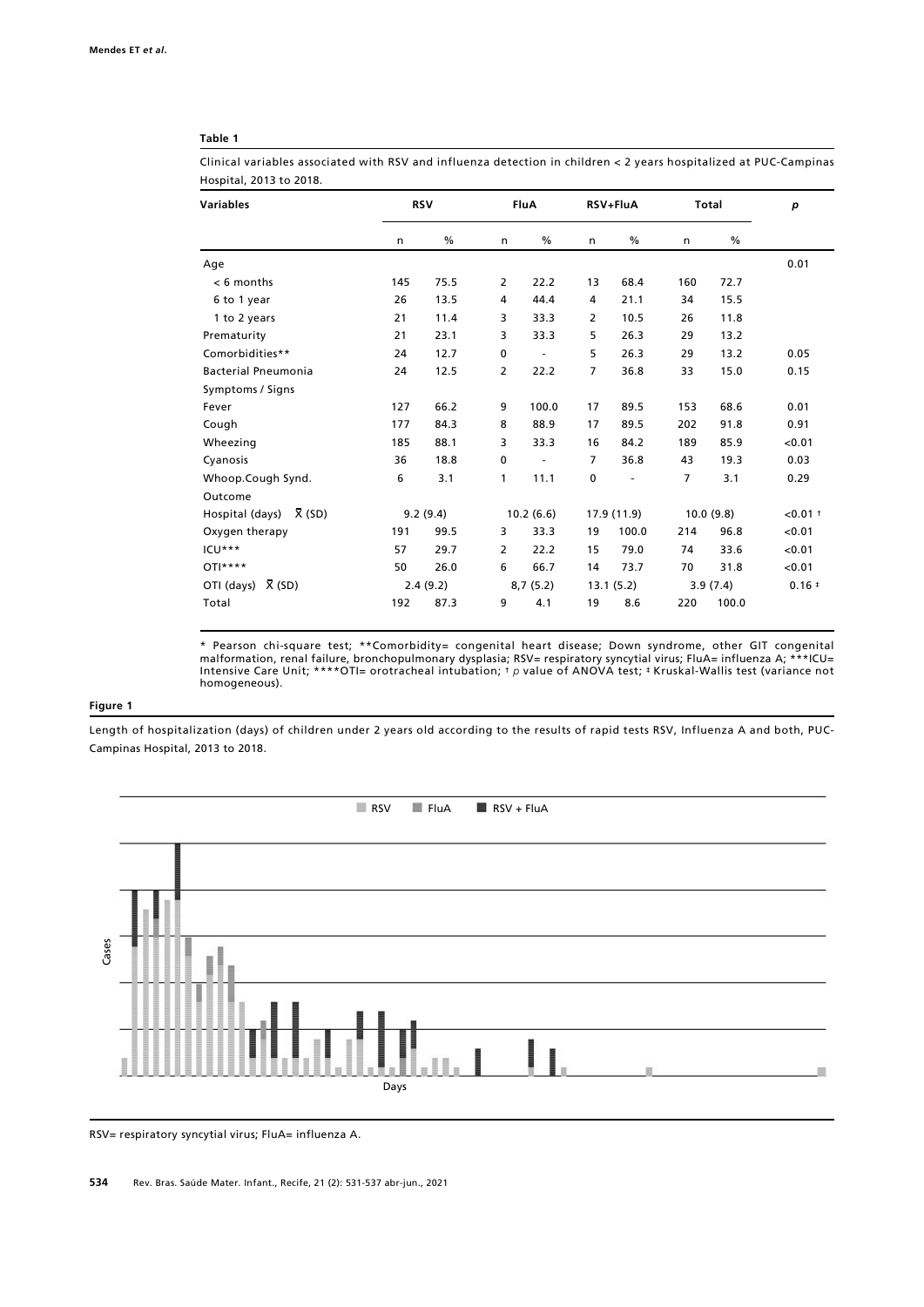#### Table 2

Factors associated with orotracheal intubation (OTI) in children <2 years hospitalized for respiratory viral infection, obtained in a univariate and multiple logistic regression model, PUC-Campinas Hospital, Brazil 2013-2018.

| Variable                       | OTI |               | OR crude (CI95%)  | OR adjustaded (IC95%) |  |
|--------------------------------|-----|---------------|-------------------|-----------------------|--|
|                                | n   | $\frac{0}{0}$ |                   |                       |  |
| Age in months                  |     |               | $0.94(0.88-0.99)$ | $0.89(0.82-0.98)$     |  |
| RT+ * Only RSV                 | 64  | 34.7          | $0.12(0.42-0.32)$ | ۰                     |  |
| RT+ Only Influenza A           | 6   | 66.7          | $3.05(0.74-12.5)$ | ۰                     |  |
| RT+ FluA+RSV                   | 17  | 89.0          | 15.0 (3.4-66.9)   | 14.3 (3.0-68.2)       |  |
| Comorbidity**                  | 17  | 58.6          | $1.9(0.9-4.5)$    | $2.7(1.02 - 7.11)$    |  |
| Prematurity (< 37 weeks)       | 16  | 55.2          | $1.3(0.5-2.9)$    | ۰                     |  |
| Associated bacterial pneumonia | 25  | 75.8          | $5.9(2.5-13.8)$   | 4.78 (1.83-12.55)     |  |

\*RT= Rapid Test; \*\*Comorbidity: congenital heart disease, Down syndrome, other GIT congenital malformations, renal failure, bronchopulmonary dysplasia; RSV= respiratory syncytial virus; FluA= influenza A.

#### Figure 2

Temporal distribution of hospitalization of children < 2 years old with viral respiratory infection, PUC-Campinas Hospital, 2013 to 2018.





are heterogeneous, analyzing different viral combinations, age groups, and outcomes.3,12,15,18-23 Although still controversial, our results corroborate findings from several studies that correlate viral codetection with higher risk of hospitalization.20,21

Diagnostic methods today are extremely sensitive, particularly molecular RT-PCR viral tests with approximately 99% sensitivity. However, this technology is not accessible in primary care and general hospital settings, and in most cases does not allow real-time diagnosis, because technical expertise is required.8,9 Conversely, rapid immunochromatographic antigen detection tests, despite lower sensitivity (Flu, 77%–80%; RSV, 50%–94%), have high specificity  $>95\%$ , 8,22-25 and can be an important tool for point-of-care diagnosis. In addition, there is evidence of increased sensitivity of testing in young children due to high viral excretion.25

Rapid immunochromatographic antigen detection tests allow immediate decision making regarding the introduction of antiviral treatments, improving the effectiveness of infection prevention and control measures, and reducing hospital admission rates.26 A randomized trial performed in pediatric patients showed that RIDTs result in fewer antibiotic prescriptions and fewer unnecessary investigations, such blood cultures, and Xrays.27

With the increase in the use of multiplex RT-PCR, high co-detection rates of different viruses are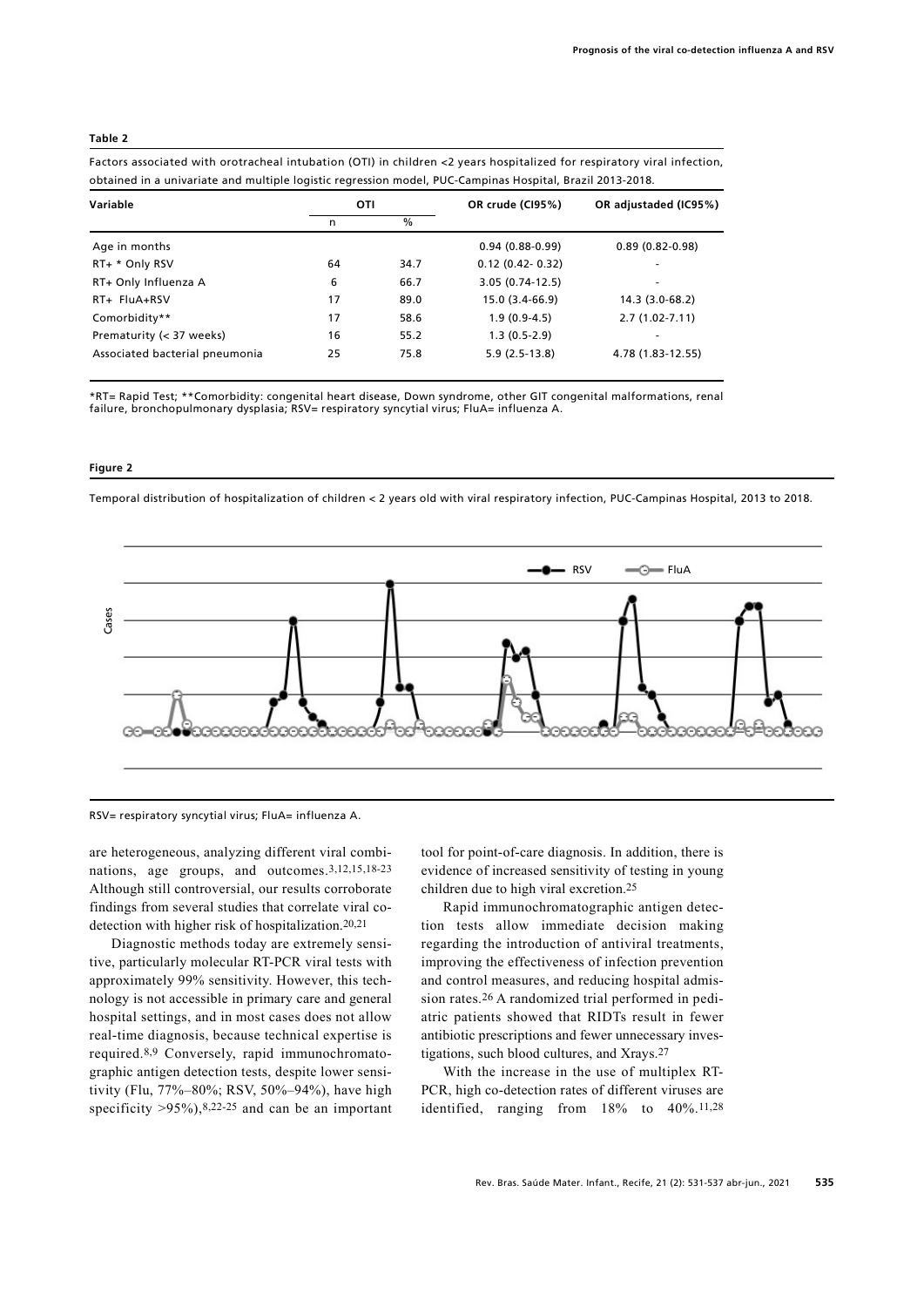Nevertheless, there is evidence that the seasonality of a virus can interfere competitively with the incidence of other viruses.27 In our study, we detected (4.1% influenza and 8.6% influenza plus RSV), which can be considered low, given the active circulation of these viruses in the fall and winter seasons21,28 (Figure 1). In another study, detection rates for both viruses (RSV and influenza) in hospitalized children were  $\geq 8.6\%$  among children <1 year of age.20

This study has some limitations, such as the retrospective design, the use of rapid diagnostic tests with a lower sensitivity in contrast to RT-PCR, and inclusion of tests only for RSV and influenza, despite other relevant virus as metapneumovirus, adenovirus, and rhinovirus. Moreover, the study of cases from a specific clinical referral service does not allow for analysis of risk factors related to all cases of viral respiratory infection in the community. On the other hand, these tests are potentially accessible in the routine employed in most emergency pediatric care services.

# References

- 1. Alvarez AE, Marson FA, Bertuzzo CS, Arns CW, Ribeiro JD. Epidemiological and genetic characteristics associated with the severity of acute viral bronchiolitis by respiratory syncytial virus. J Pediatr. 2013; 89: 531-43.
- 2. Shi T, McAllister DA, O'Brien KL, Simoes EAF, Madhi SA, Gessner BD, Bassels E, Pollak F, Sozinho A, Aguayol C, Alassani I, Asad A, Martim A, Hally A, Awasthi S, Awori JO, Azziz-Baumgartner E, Bagget HC, Baillie VL, Balmaceda A, et al. Global, regional, and national disease burden estimates of acute lower respiratory infections due to respiratory syncytial virus in young children in 2015: a systematic review and modelling study. Lancet. 2017; 390: 946-58.
- 3. Celik K, Olukman O, Demirol H, Terek D, Gulfidan G, Devrim I, Gulcu P, Arslanoglu S, Calkavur, S. Prevalence of respiratory pathogens during two consecutive respiratory syncytial virus seasons at a tertiary medical care center. Arch Argent Ped.2019; 117 (4): e356-e362.
- 4. Taylor S, Lopez, P, Weckx L, Borja-Tabora, C, Ulloa-Gutierrez R, Lazcano-Ponce E, Safadi MAP. Respiratory viruses and influenza-like illness: epidemiology and outcomes in children aged 6 months to 10 years in a multicountry population sample. J Infec. 2017; 74: 29-41.
- 5. Freitas AR, Francisco P, Bergamo MS, Donalisio MR. Mortality associated with influenza in tropics, state of São Paulo, Brazil, from 2002 to 2011: the pre-pandemic, pandemic, and post-pandemic periods. Influenza Res Treat. 2013; 696274.
- 6. CDC (Centers for Disease Control and Prevention). Yellow Book. Respiratory Infections. [Accessed September 2019]. Available at: https://wwwnc.cdc.gov/travel/yellow-

In conclusion, in pediatric emergence care services, the use of point of care tests can support the early identification of patients at risk for clinical complications. Our study detected high risk of OTI, ICU, and longer hospital stay among children under 2 years of age with co-detection of FluA + RSV.

# Author's contribution

Mendes ET: Laboratory and clinical data collection, conception, article writing, literature review. Paranhos HL: Data collection, conception, article writing. Santos ICM and Souza LB: Data collection, literature review. Aquino JLB, Merhi VAL and Lima MPJS: Data interpretation and manuscript review. Silva RV: Laboratory and clinical data collection, discussion and review of results. All authors approved the final version of the article.

book/2020/posttravel-evaluation/respiratory-infections.

- 7. Debiaggi M, CanducciF, Ceresola ER, Clementi M. The role of infections and coinfections with newly identified and emerging respiratory viruses in children. Virol J. 2012; 9: 247.
- 8. Bruning AH, van Dijk K, van Eijk HW, Koen G, van Woensel JB, Kruisinga FH, PajkrtD, Wolthers KC. Evaluation of a rapid antigen detection point-of-care test for respiratory syncytial virus and influenza in a pediatric hospitalized population in the Netherlands. Diagn Microbiol Infect Dis. 2014; 80: 292-3
- 9. Ko F, Drews SJ. The impact of commercial rapid respiratory virus diagnostic tests on patient outcomes and health system utilization. Expert Rev Mol Diagn. 2017; 17:917- 31.
- 10. Topoulos S, Giesa C, Gatermann S, Fussen R, Lemmen S, Ewig S. Analysis of acute respiratory infections due to influenza virus A, B and RSV during an influenza epidemic 2018. Infection. 2019; 47: 425-33.
- 11. Martin ET, Kuypers J, Wald A, Englund JA. Multiple versus single virus respiratory infections: viral load and clinical disease severity in hospitalized children. Influenza Other Respir Viruses. 2012; 6: 71-7.
- 12. De Paulis M, Gilio AE, Ferraro AA, Ferronato AE, do Sacramento PR, Botosso VF, Oliveira DBL, Marinheiro JC, Hársi CM, Durigon EL, Vieira SE. Severity of viral coinfection in hospitalized infants with respiratory syncytial vírus infection. J Pediatr. 2011; 87: 307-13.
- 13. Asner SA, Science ME, Tran D, Smieja M, Merglen A, Mertz D. Clinical Disease Severity of Respiratory Viral Co-